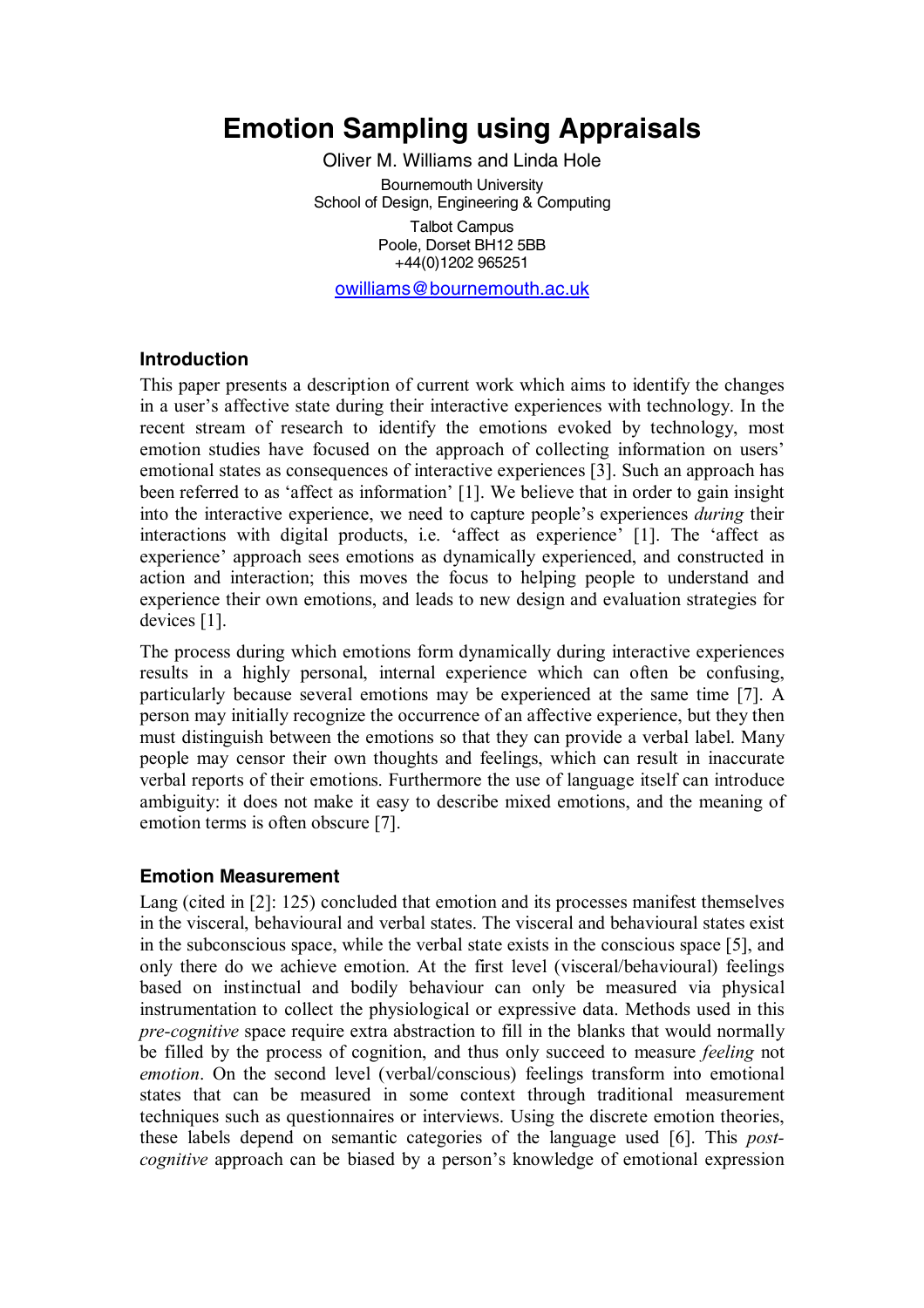and the bearing of the method towards specific representation types such as language or imagery.

# **Appraisal Theory**

We have identified a conceptual model of emotion processing to describe the transfer from feeling to emotion and the importance of cognition in the emotional process, and suggest that that there is a space following the cognitive process, but before representations are applied [4]. This space (the cognitive 'centre of gravity') requires a different method for identifying emotions from those already in use for the pre- and post- cognitive levels. A technique adopted from psychology, appraisal theory, does this by requiring cognition but without the use of the commonly-associated emotion representations (words, images or gestures). The use of cognitive appraisals acknowledges the possibility that a person may be experiencing a mix of emotions at the same time [7].

The appraisal model (see [8]) uses a series of questions whose answers lead along different pathways to identify 17 different emotions. The model was developed by asking subjects to rate the cause of an emotion, rather than the thoughts they had once the emotion had begun. The strategy involved asking subjects about the *appraisals*  that led to their emotion, rather than asking them about the *event* that led to their emotion. Subject recall emotional experiences, describe them in their own words, and answer a series of questions designed to measure their appraisals.

# **Emotion Sampling**

The use of cognitive appraisals for emotion measurement has the potential to capture users' emotions *during* their interactions with digital products: it is human nature to want to speak about affective events soon after they have happened. The appraisal questions ask:

- Did you expect the event to happen?
- Did you want the event to happen?
- What caused the event to happen?
- How much control did you have over the event happening?
- What was the probability of the event happening?
- Did you want the event to stop or continue?

The questions are presented to the user via a prototype Emotion Sampling Device (ESD): the user can access the ESD software via a mobile phone or PDA. When the user experiences a positive or negative event during their interactions with technology, they can report the event by answering this simple set of questions. The software monitors their response pathways to identify the set of emotions evoked by the interactive event. The resulting data should provide a view of the ongoing interaction, including both peak and negative moments during the use period.

### **References**

- [1] Boehner, K., DePaula, R., Dourish, P., Sengers, P. How emotion is made and measured. *Int. J. Human-Computer Studies, 65*, 2007, 275-291
- [2] Detenber, B. Measuring Emotional Responses in Human Factors Research: Some Theoretical and Practical Considerations. In: Helander, M., Khalid, H.M., Tham, P.O. (Eds.), *Proceedings*